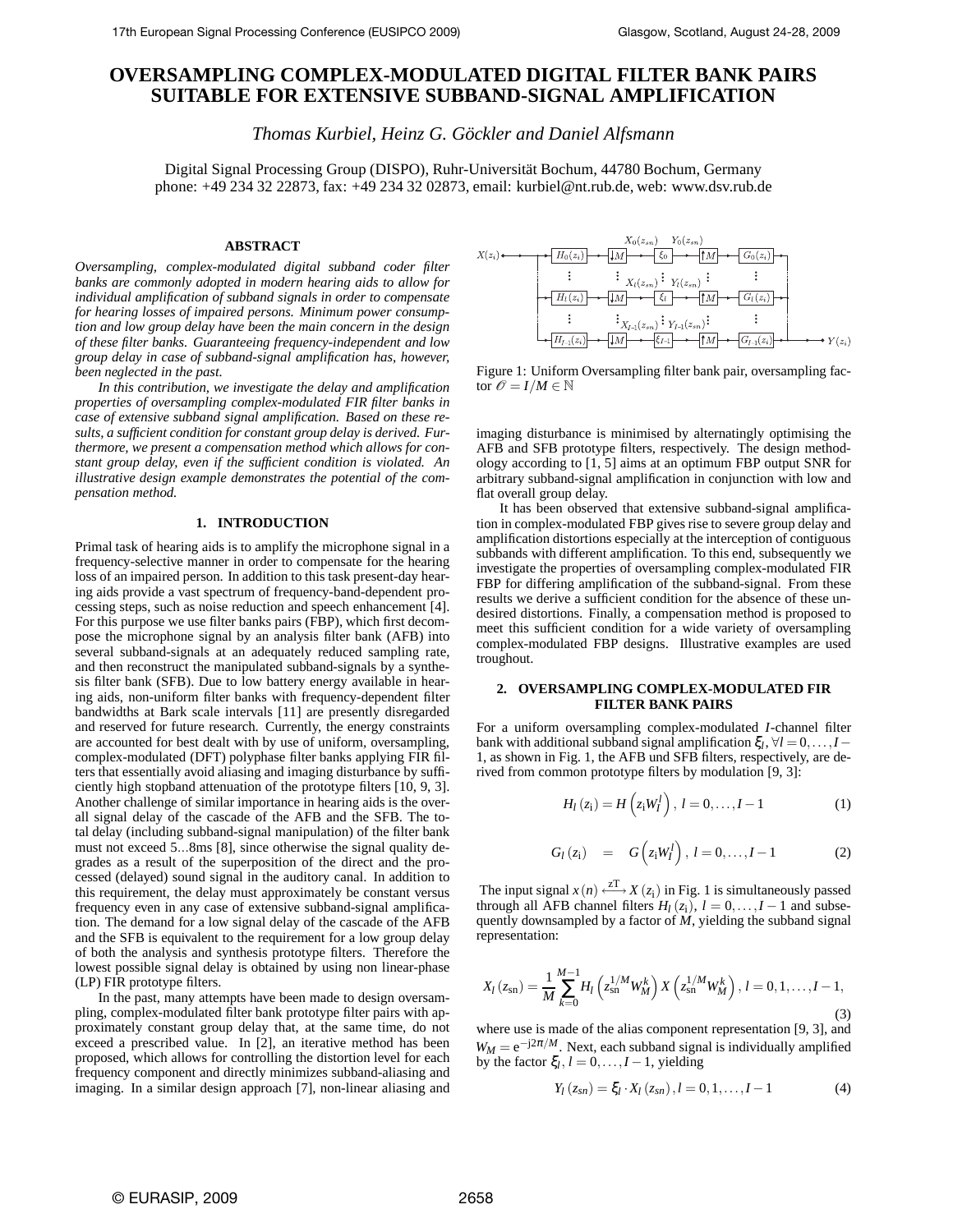In the SFB, the amplified and *M*-fold upsampled subband-signals  $Y_l(z_i^M) = Y_l(z_{sn})$  are combined to form the *z*-domain output signal representation [3]:

$$
Y(z_{i}) = \sum_{l=0}^{I-1} G_{l}(z_{i}) Y_{l}(z_{i}^{M})
$$
\n(5)

Inserting the upsampled form of (3) into (5), we obtain:

$$
Y(z_{i}) = \sum_{l=0}^{I-1} G_{l}(z_{i}) \xi_{l} \left[ \frac{1}{M} \sum_{k=0}^{M-1} H_{l}(z_{i}W_{M}^{k}) X(z_{i}W_{M}^{k}) \right]
$$
  

$$
= \frac{1}{M} \sum_{k=0}^{M-1} X(z_{i}W_{M}^{k}) \left[ \sum_{l=0}^{I-1} \xi_{l} H_{l}(z_{i}W_{M}^{k}) G_{l}(z_{i}) \right]
$$
(6)

Obviously, the output signal representation  $Y(z_i)$  depends on all M modulation components  $X(z_iW_M^k)$ ,  $k = 0,...,M-1$ , of the input signal. All these components are filtered by the compound term *I*<sup>−1</sup>  $\sum_{l=0}$   $\zeta_l H_l$  (*z*<sub>*i*</sub>W<sub>*M*</sub></sub>) *G*<sub>*l*</sub> (*z*<sub>*i*</sub>) before combination. The transfer function of the zeroth  $(k = 0)$  modulation component is considered as the distortion function [9, 3]:

$$
F_{\text{dist}}(z_i) = \frac{1}{M} \left[ \sum_{l=0}^{I-1} \xi_l H_l(z_i) G_l(z_i) \right].
$$
 (7)

Particularly in our considerations, this distortion function determines the properties of the filter bank almost exclusively, since aliasing and imaging are assumed to be negligible as a result of sufficiently high AFB and SFB prototype filter stopband attenuation  $[1, 5]$ . Inserting  $(1)$  and  $(2)$  into  $(7)$ , we obtain

$$
F_{\text{dist}}\left(z_{\text{i}}\right) = \frac{1}{M} \left[ \sum_{l=0}^{I-1} \xi_{l} H\left(z_{\text{i}} W_{l}^{l}\right) G\left(z_{\text{i}} W_{l}^{l}\right) \right]. \tag{8}
$$

## **Desired Characteristics**

In order to measure the quality of any actual FBP distortion function, we define a *desired* distortion function in polar coordinate representation as follows:

$$
F_{\text{dist}}^{\text{des}}\left(e^{j\Omega}, \xi_0, \dots, \xi_{I-1}\right) =
$$
\n
$$
\left|F_{\text{dist}}^{\text{dist}}\left(e^{j\Omega}, \xi_0, \dots, \xi_{I-1}\right)\right| \cdot e^{-j\cdot\Omega \cdot \tau_{g}^{\text{des}}}
$$
\n(9)

The magnitude of (9) reflects the amplification pattern applied to the subband signals, where  $|F_{dist}^{des}(e^{j\Omega}, \xi_0, \dots, \xi_{I-1})|$  is unity (allpass function) for  $\xi_l = 1, \forall l = 0, \dots, I-1$ . The linear-phase term of (9) defines the requirement that the constant group delay  $\tau_{\rm g}^{\rm des}$  shall be independent of the amplification pattern  $\xi_l$ ,  $l = 0, \ldots, I-1$ . Since the FBP must transfer all spectral components of the input signal  $x(n) \longleftrightarrow X(z_i)$  subject to frequency-selective amplification [1], it follows that  $|F_{\text{dist}}^{\text{des}}(e^{j\Omega}, \xi_0, \dots, \xi_{I-1})| > 0 \,\forall \Omega$  and, hence, the distortion function (8) has no zero on the *z*-plane unit circle [6]. As a consequence, the above definition of the desired distortion function (9) corresponds to the frequency response of a linear-phase FIR filter, where the magnitude of (9) can be interpreted as the associated zero-phase response [6]. In fact, the actual overall FBP transfer function has to approximate the desired distortion function (9). In case of  $\xi_l = 1, \forall l$ , the desired response (9) represents a linear-phase allpass function.

## **3. THE IMPACT OF AMPLIFICATION**

To begin with, we examine the impact of subband signal amplification on the group delay of the distortion function. For demonstration purposes we choose a realistic uniform oversampling complexmodulated *I*-channel filter bank, where  $I = 64$  and  $M = 16$ . Hence,



Figure 2: FBP prototype filters

the oversampling factor  $\mathcal{O} = I/M = 4$ . The passband and stopband edge frequencies of the corresponding filter bank prototype filters are  $\Omega_{p} = \pi/64$  and  $\Omega_{s} = \pi/16$ , respectively [1]. The prototype filter lengths of the AFB and SFB are  $N_h = 80$  and  $N_g = 120$ , respectively. The prototype filters are designed according to [7]. Both filters are matched such that the distortion function of an oversampling *I*-channel complex-modulated FIR filterbank approximates a constant delay of  $\tau_{g} = I = 64$  [5], and the non-linear disturbance (aliasing  $&$  imaging) is minimized. Fig. 2 (a) shows the logarithmic magnitude responses of the AFB and SFB prototype filters. The characteristics of the stopband responses are typical for oversampling FBPs with minimised disturbance [7, 2]. Fig. 2 (b) depicts the group delay of the prototype filters both in the passband and the transition band. Obviously, both filters do not even approximately possess the linear-phase property. The mean values of the group delay within passband and transition bands, which are needed for a system modelling later on, are  $\overline{\tau}_{g,\text{AFB}} = 44.11$  and  $\overline{\tau}_{g,\text{SFB}} = 52.25$ , respectively.

Next, an amplification pattern  $\xi_l$ ,  $\forall l = 0, ..., I-1$ , for the subband channels is implemented:

$$
\xi_l = 50 \quad \triangleq 34 \, \text{dB}, \forall l = 12, ..., 19
$$
\n
$$
\xi_l = 300 \triangleq 49.5 \, \text{dB}, \forall l = 20, ..., 27
$$
\n
$$
\xi_l = 15 \triangleq 23 \, \text{dB}, \forall l = 28, ..., 35
$$
\n(10)

For the remaining channels we assume  $\xi_l = 1$ . Fig. 3 (a) shows the magnitude response of the distortion function with the above subband-signal amplification. What strikes most are the huge peaks, which appear only at the interceptions between two contiguous channels with different amplifications ξ*<sup>l</sup>* , e.g. between channel  $l = 19$  and  $l = 20$ . Their heights depend on the ratio of amplifications of contiguous channels. The smallest peak is observed at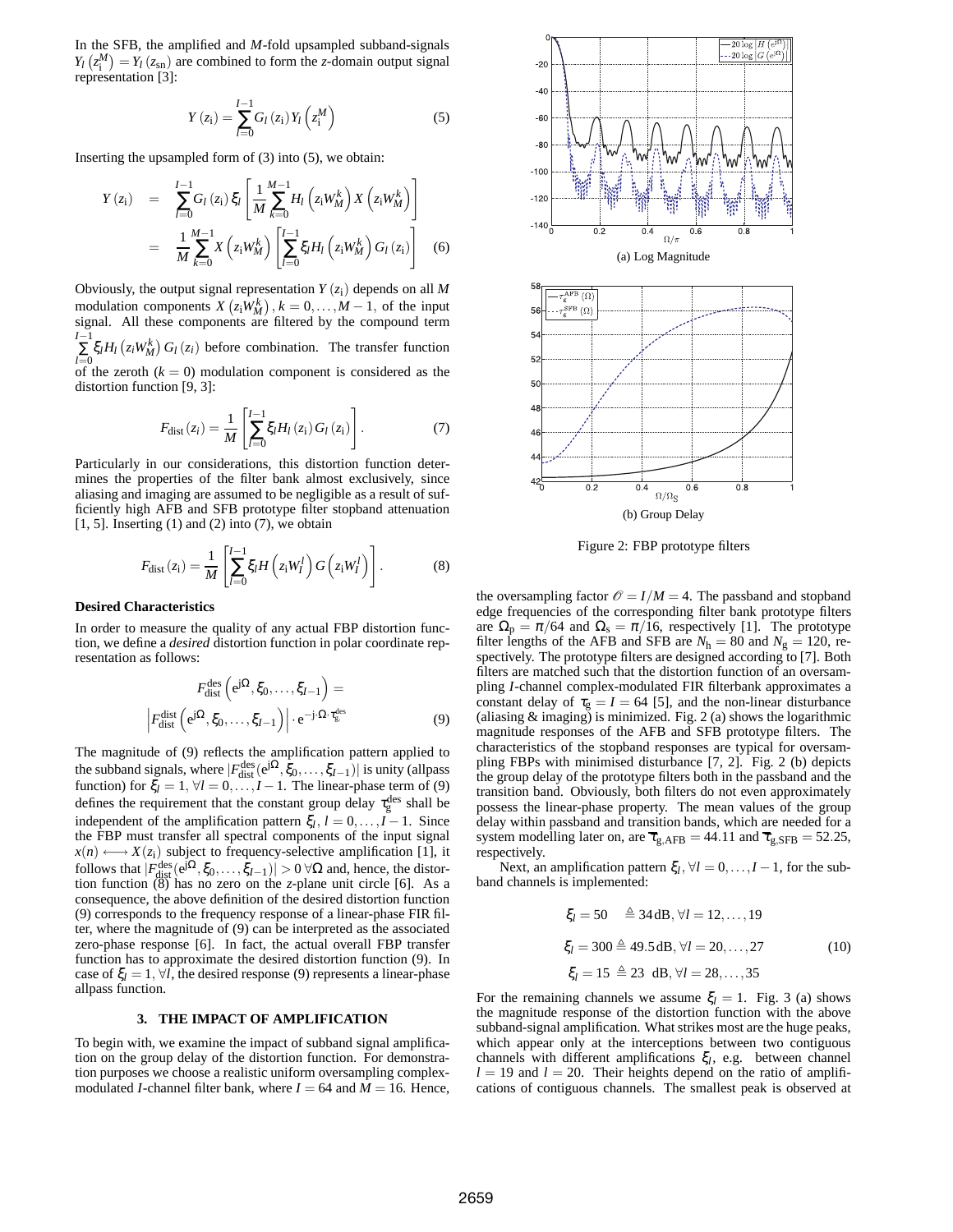

Figure 3: Dist. func. with subband-signal amplification

the transition between channel 35 and 36, since the amplification ratio is only 15. The corresponding group delay response in Fig. 3 (b) also exhibits high peaks at the transitions of amplifications. The peaks extend over two channels and their maximum value is increased by more than two-fold compared to the mean value of  $\tau_{\rm g} = I = 64$ . Except for these transitions, the group delay behaves the way it is expected of an oversampling complex-modulated filterbank [5].

Based on these results, we obeserve that oversampling complex-modulated filterbanks do not inherently guarantee approximately constant group delay, when different amplifications of the subband signals are applied. In the following we first examine the reason for this effect and, based on the obtained insight to cancel the undesired distortions.

## **3.1 Linear-Phase Approximation Model**

In order to understand the mechanism responsible for the effects described above, we make some simplifying approximations concerning the prototype filters. An example will show that these approximations are sufficiently correct for our considerations.

The first approximation made concerns the AFB prototype filter. Despite the fact, that the group delay is highly non-constant, as to be seen in Fig. 2 (b), we yet assume the prototype filter to have an overall constant group delay of  $\overline{\tau}_{g,AFB} = 44.11$ , read from Fig. 2 (b). Using this approximation, we model the AFB prototype filter as a linear-phase filter:

$$
H\left(e^{j\Omega}\right) \approx H_0\left(e^{j\Omega}\right) \cdot e^{-j\overline{\tau}_{g, \text{AFB}} \cdot \Omega} \tag{11}
$$

where  $H_0$  (e<sup>j $\Omega$ </sup>) represents the zero-phase response and  $\overline{\tau}_{g,\text{AFB}} \cdot \Omega$ the linear-phase. The SFB FIR prototype filter is modelled in the same manner:

$$
G\left(e^{j\Omega}\right) \approx G_0\left(e^{j\Omega}\right) \cdot e^{-j\overline{\tau}_{g,\text{SFB}} \cdot \Omega} \tag{12}
$$

where  $\overline{\tau}_{\text{g,SFB}} = 52.25$ .

Next, we have to show that the above model approximations are sufficiently exact for our purposes. To this end, we replace the original nonlinear-phase FIR prototype filters according to Fig. 2 in the actual distortion function (8) with linear-phase filters (11) and (12) of suitable lengths. Using the relation between group delay and filter length  $\tau_g = (N-1)/2$  of linear-phase FIR filters [6], the lengths of the model filters (11) and (12) are chosen such that their group delays approximate the mean values of the group delays of the respective filters of Fig.2,  $\overline{\tau}_{g,\text{AFB}} = 44.11$  and  $\overline{\tau}_{g,\text{SFB}} = 52.25$ . With the corresponding closest (rounded) integer group delays, the model filter lengths are readily derived:  $N_h = 89$  and  $N_g = 105$ .

With these linear-phase model filters, the original FBP is redesigned by using a modified version of the design algorithm [7] being adapted to the design of FBP with linear-phase filters. Since the overall expenditure of the linear-phase design is smaller and, in addition, due to the linear-phase constraint, the approximation with the linear-phase model filters is worse than that with the original filters according to Fig. 2: The peak-to-peak deviation from the allpass distortion function is 0.17dB rather than 0.03dB, and the minimum stopband attenuations are considerably lower than those of Fig. 3 (a). Nevertheless, the approximation of the desired distortion function is good enough, and the impact of nonlinear disturbance due to aliasing and imaging is still negligible. By again using the amplification pattern (10), the magnitude response of the distortion function of the linear-phase model FBP is depicted in Fig. 4 (a). As it is obvious from a comparison of Figs. 3 (a) and 4 (a), the impact of amplification is reasonably well approximated by the model FBP. Only at the interceptions of different amplification factors ξ*<sup>l</sup>* , the model FBP exhibits slightly higher overshoots. The corresponding group delay behaviour of the model FBP distortion function is presented in Fig. 4 (b). Again, the similarity with the original nonlinear-phase design of Fig. 3 (b) is remarkable. The main group delay deviation from that of the original FBP is observed in those regions, where the amplification factors ξ*<sup>l</sup>* are constant, i.e. between interceptions of different amplification factors. This increased group delay deviation from the expected mean value of  $\tau_{\rm g} = I = 64$  gives also rise to slightly higher deviations of the magnitude of the distortion function from the desired function (9) in these regions, as deduced from a comparison of Figs. 3 (a) and 4 (a). From the above comparisons it is concluded that the model approximation (11) and (12) is justified. Hence, we use this model for the following investigations.

#### **3.2 A Sufficient Condition**

*W*

Next, we use the above linear-phase model to identify the origin for the observed effects presented at the beginning of this section. To this end, both approximations (11) and (12) are introduced into the distortion function (8), and the result is compared with (9). We use the subsequent abbreviation:  $\overline{\tau}_{\Sigma} = \overline{\tau}_{g,AFB} + \overline{\tau}_{g,SFB}$ . To begin with, we examine the product of the AFB and SFB prototype filter transfer functions of the approximations (11) and (12):

$$
H(zi) \cdot G(zi) \approx H_0(zi) \cdot G_0(zi) \cdot z_i^{-\overline{\tau}_\Sigma}.
$$
 (13)

The aliasing components of this expression are:

$$
H\left(z_i W_I^l\right) \cdot G\left(z_i W_I^l\right) \approx \tag{14}
$$

 $\mathbf{r} = (-\Delta)^2$ 

$$
V_I^{-l \cdot \overline{\tau}_{\Sigma}} \cdot H_0 \left( z_i W_I^l \right) \cdot G_0 \left( z_i W_I^l \right) \cdot z_i^{-\overline{\tau}_{\Sigma}} \tag{15}
$$

Inserting (14) into the distortion function (8), we obtain:

$$
z_{i}^{-\overline{\tau}_{\Sigma}} \cdot \left[ \frac{1}{M} \sum_{l=0}^{I-1} \xi_{l} \cdot W_{l}^{-l \cdot \overline{\tau}_{\Sigma}} \cdot H_{0} \left( z_{i} W_{I}^{l} \right) \cdot G_{0} \left( z_{i} W_{I}^{l} \right) \right]
$$
(16)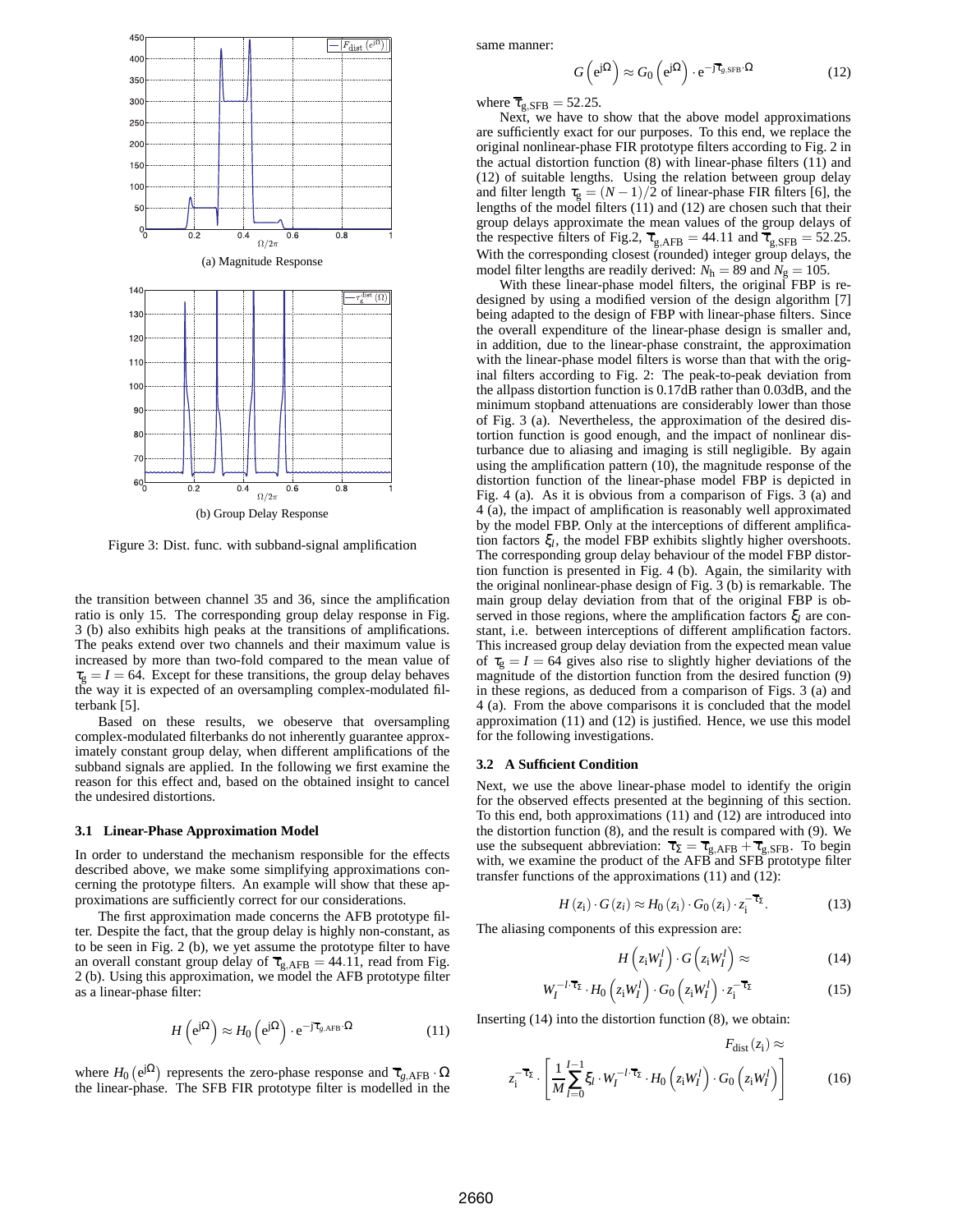

Figure 4: Dist. func. with amplification based on linear-phase filters

This expression formally resembles condition (9). It can be split up in an amplification-independent delay term and an amplificationdependent magnitude term (term within brackets). Comparing (16) with (9), the magnitude term of (16) should be real-valued which, in general, is not satisfied due to the complex factors  $W_I^{-1.7}$  of (16). Nevertheless, we can derive a sufficient condition for a constant group delay of complex-modulated filter banks by requiring:

$$
W_I^{-l \cdot \overline{\tau}_{\Sigma}} = e^{j l \cdot \overline{\tau}_{\Sigma} \cdot 2\pi / I} = 1, \forall l = 0, \dots, I - 1 \tag{17}
$$

Condition (17) is satisfied by

$$
\overline{\tau}_{\Sigma} \cdot 2\pi / I = (\overline{\tau}_{g, \text{AFB}} + \overline{\tau}_{g, \text{SFB}}) \cdot 2\pi / I = \kappa \cdot 2\pi \n\overline{\tau}_{g, \text{AFB}} + \overline{\tau}_{g, \text{SFB}} = \kappa \cdot I, \quad \forall \kappa \in \mathbb{Z}
$$
\n(18)

This condition is likewise expressed by applying the modulo operation in the following way:

$$
r = \left(\overline{\tau}_{\text{g,AFB}} + \overline{\tau}_{\text{g,SFB}}\right)_I = 0. \tag{19}
$$

When applied to the prototype filters of Fig. 2, we obtain  $r =$  $(44.11 + 52.25)_{64} = 32.36 \neq 0$ . Hence, the sufficient condition (19) is violated resulting in the observed effects.

It should be noted that factor *r* can be considered as a quality criterion for the ability of an oversampling complex-modulated filter bank to provide constant group delay in case of subband channels amplification: The greater the factor  $r$  the worse the behaviour subject to subband signal amplification.

### **3.3 Compensation Approach**

Fot the case the sufficient condition (19) is violated, a simple compensation method is developed which provides constant group delay of the distortion function under any amplification pattern. By using the definition of the modulo operator, we can reformulate expression (19) as follows:  $\overline{\tau}_{\Sigma} = r + \kappa I$ ,  $\kappa \in \mathbb{Z}$ . Introducing this form into (16), we obtain the model distortion function in dependence of factor *r* defined in (19):

$$
F_{\text{dist}}(z_i) \approx
$$
  

$$
z_i^{-\overline{\tau}_\Sigma} \cdot \left[ \frac{1}{M} \sum_{l=0}^{I-1} \xi_l \cdot W_I^{-l \cdot r} \cdot H_0 \left( z_i W_I^l \right) \cdot G_0 \left( z_i W_I^l \right) \right].
$$
 (20)

The above necessary condition (19) is obviously met if the real amplification factors ξ*<sup>l</sup>* are replaced with the complex amplification factors:

$$
\underline{\xi}_l = \xi_l \cdot W_l^{lr}, \, l = 0, \dots, I - 1 \tag{21}
$$

which, in addition to the amplification factor ξ*<sup>l</sup>* , comprise an individual complex compensation factor in each channel. The resulting distortion function is given by:

$$
F_{\text{dist}}(z_i) \approx
$$
  

$$
z_i^{-(\overline{\tau}_{g,\text{AFB}} + \overline{\tau}_{g,\text{SFB}})} \cdot \left[ \frac{1}{M} \sum_{l=0}^{I-1} \xi_l \cdot H_0 \left( z_i W_l^l \right) \cdot G_0 \left( z_i W_l^l \right) \right],
$$
 (22)

which satisfies condition (9) and, hence, guarantees constant group delay independently of the amplification pattern. Moreover, it should be noted that the resulting constant value of the group delay according to (22) is no longer restricted to a multiple integer of the number of channels *I*, as shown in [5]. Instead, the summation of the mean group delays of the prototype filters determines the overall delay.

#### **3.4 Example**

Subsequently, we apply the above compensation method to the prototype filter pair of Fig. 2. Rather than  $r = 32.26$ , for the complexvalued amplification factors (21) we apply the closest integer value  $r = 32$ . Again, the real amplification pattern used is defined by (10).

Fig. 5 depicts the magnitude and group delay responses of the distortion function. Evidently, all original artifacts of Figs. 3 and 4 are compensated. We observe an approximately constant group delay about a mean value of  $\overline{\tau}_{\Sigma} = 44.11 + 52.25 \approx 96$ . The observed peaks at the transitions in Fig. 5 (b) can be neglected, since they do not exceed 8% of the mean value.

## **4. CONCLUSION**

We have investigated the impact of arbitrarily different amplifications of the subband signals of oversampling uniform complexmodulated filter bank pairs (FBP of the SBC-type ) on their transfer characteristics, in particular, with focus on the group delay response of the FBP distortion function. First, for this class of FBP, it has been shown that extensive subband signal amplifications, in general, give rise to more or less extremal deviations from the desired *constant* group delay of the overall FBP transfer characteristic. Next, we have derived a sufficient condition for the absence of these adverse, unacceptable group delay deteriorations. Yet, most interestingly, this sufficient condition can be satisfied with particular choices of the filter lengths of the FIR prototype filters. Finally, we have proposed a compensation method which satisfies the sufficient condition for any FIR prototype filter lengths. This compensation approach merely requires to replace the real amplification factors ξ*<sup>l</sup>* with complex-valued amplification factors  $\xi_l$ , where  $|\xi_l| = \xi_l$ . As a result, the number of multiplications for amplification is merely doubled, since the subband signals of complex-modulated FBP are complex-valued.

The main result of this study is that oversampling complexmodulated FBP applying our compensation method can unrestrictedly be used for any subband signal amplification pattern (i.e., also for hearing aids). As a consequence, the resulting *constant* FBP